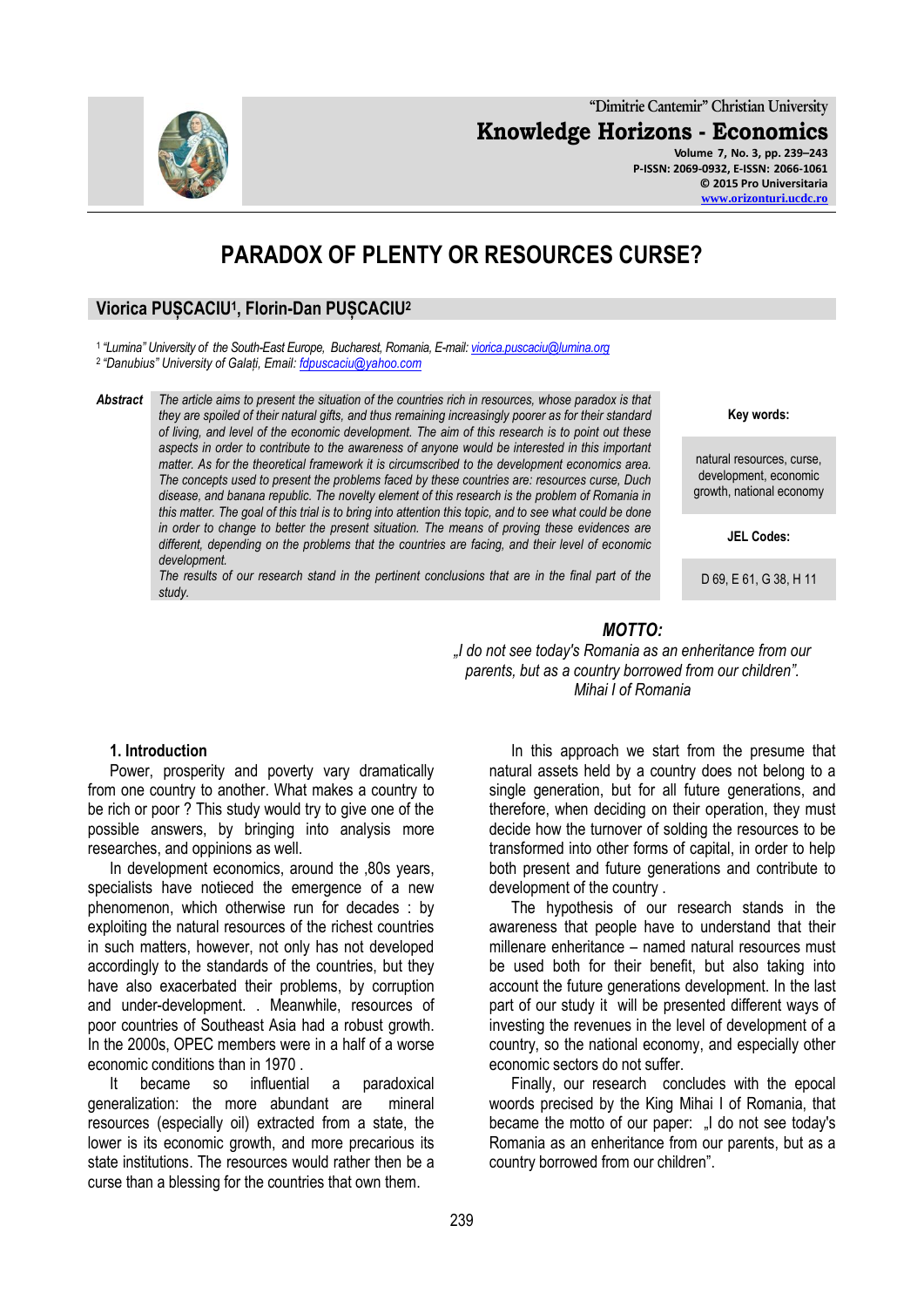#### **The Curse of Resources**

This well-known term "resource curse" (or "paradox wealth") it was first described in 1993 by Richard Auty in his book " Sustaining Development in Mineral Economies The Resource Curse Thesis". Auty shows the fact that those countries that are wealth in resources were not able to develop their own economy, and finally, after exporting a lot of their resources, they scored a weaker economic growth than those countries to whom they sent their resources. Could be this any paradox? The reality is full of examples of this kind. This phenomenon has been described as "the resources curse" by Richard Auty as the "the paradox of plenty" of Terry Lynn Karl (2005).

The difference between rich and poor countries is showed by Jared Diamond in "The New York Review of Books: "it is determined by each country's institutions, which creates very different stimuli for their citizens. Diamond starts from recent "Why Nations Fail" The Origins of Power, Prosperity, and Poverty (2012) written by [Daron Acemoglu](http://www.amazon.com/Daron-Acemoglu/e/B001H6IPC6/ref=dp_byline_cont_book_1) and [James Robinson.](http://www.amazon.com/James-Robinson/e/B007MBC6ZW/ref=dp_byline_cont_book_2) "Why are some nations rich and others poor, divided by wealth and poverty, health and sickness, food and famine?" It is a rhetorical question that [Daron Acemoglu](http://www.amazon.com/Daron-Acemoglu/e/B001H6IPC6/ref=dp_byline_cont_book_1) and [James Robinson](http://www.amazon.com/James-Robinson/e/B007MBC6ZW/ref=dp_byline_cont_book_2) put in their book, after fifteen years of research on this topic; they started from the historical evidence of the Roman Empire, continuing with the Mayan city-states, medieval Venice, the Soviet Union, Latin America, England, Europe, the United States, and Africa to build a new theory of political economy with great relevance for the big questions of today. Currently , the richest country in the world is 496 times richer than Burundi , the poorest country in the world. According to the World Bank, in Luxembourg average annual income per capita is \$ 84,290, while in Burundi the same income is only \$ 170. Why is this so? This is the central question of Acemoglu"s and Robinson"s book.

There it will be further presented in brief, some interesting studies on this matter.

A study funded by the World Bank and conducted between 1971-1983 showed that both oil-exporting countries as well as exporting the raw mineral rock had weaker economic performance than is scarce countries ( Ross , 1999).

Another study issued by Jeffrey D. Sachs and Andrew M. Warner (2001), made on 97 countries, for 19 years precised that the resource-abundant countries tended to be high-price economies and, perhaps as a consequence, these countries tended to miss-out on exported growth".

This well-known term " resource curse " (or " paradox wealth " ) it was first described in 1993 by Richard Auty in his book " Sustaining Development in Mineral Economies The Resource Curse Thesis". Auty shows the fact that those countries that are wealth in resources were not able to develop their own economy, and finally, after exporting a lot of their resources, they scored a weaker economic growth than those countries to whom they sent their resources. Could be this any paradox? The reality is full of examples of this kind: Uganda, Ghana, Tanzania, Mozambic, and many others of this kind. Although these countries are rich in resources, a large part of their population living below the poverty line has no access to safe water and sanitation, electricity, hospitals, schools and adequate transportation. The paradox has a name, " wealth in natural resources curse " and its ingredients are well known. Resource-rich countries tend to have strong currencies , making exports uncompetitive other , explains Joseph Stiglitz , Nobel laureate for economics, in an article published in Project Syndicate under the title of "resource rich, poor money" .

Another interesting approach is that of Duncan Green's book - *From Poverty to Power*, that provides critical insights into the massive human and economic costs of inequality and poverty of the 21st century, and proposes realistic solutions for them. He argues that a radical redistribution of power, opportunities, and assets, rather than traditional models of charitable or government aid, is required to break the cycle of poverty and inequality. Active citizens and effective states are driving this transformation. The author explains both "why active citizens" and also "why effective states"? So: people living in poverty must have a voice in deciding their own destiny and holding the state and the private sector to account. As for the effective states, the explanation is that because history shows that no country has prospered without a state structure that can actively manage the development process. There is now an added urgency: climate change. We need to build a secure, fair, and sustainable world thin the limits set by scarce resources and ecological realities.

#### **Dutch disease**

Economically, cases are "Dutch disease" and the volatility of mineral resources price. Dutch Disease (named macroeconomic difficulties related to the Dutch manufacturing sector in the 1960s and '70s , after gas discoveries in the North Sea) refers to the appreciating national currency, as following the rapid growth of public revenue through the export of mineral raw materials, the effect of reducing the competitiveness of the rest of the economy. Price volatility is a risk resources for the governments the first order in times of boom exports engages in extensive spending - for example , "national pride projects" economically inefficient, or extensive subsidies, as subsidizing fuels price – and thus, guaranteeing loans for the future production.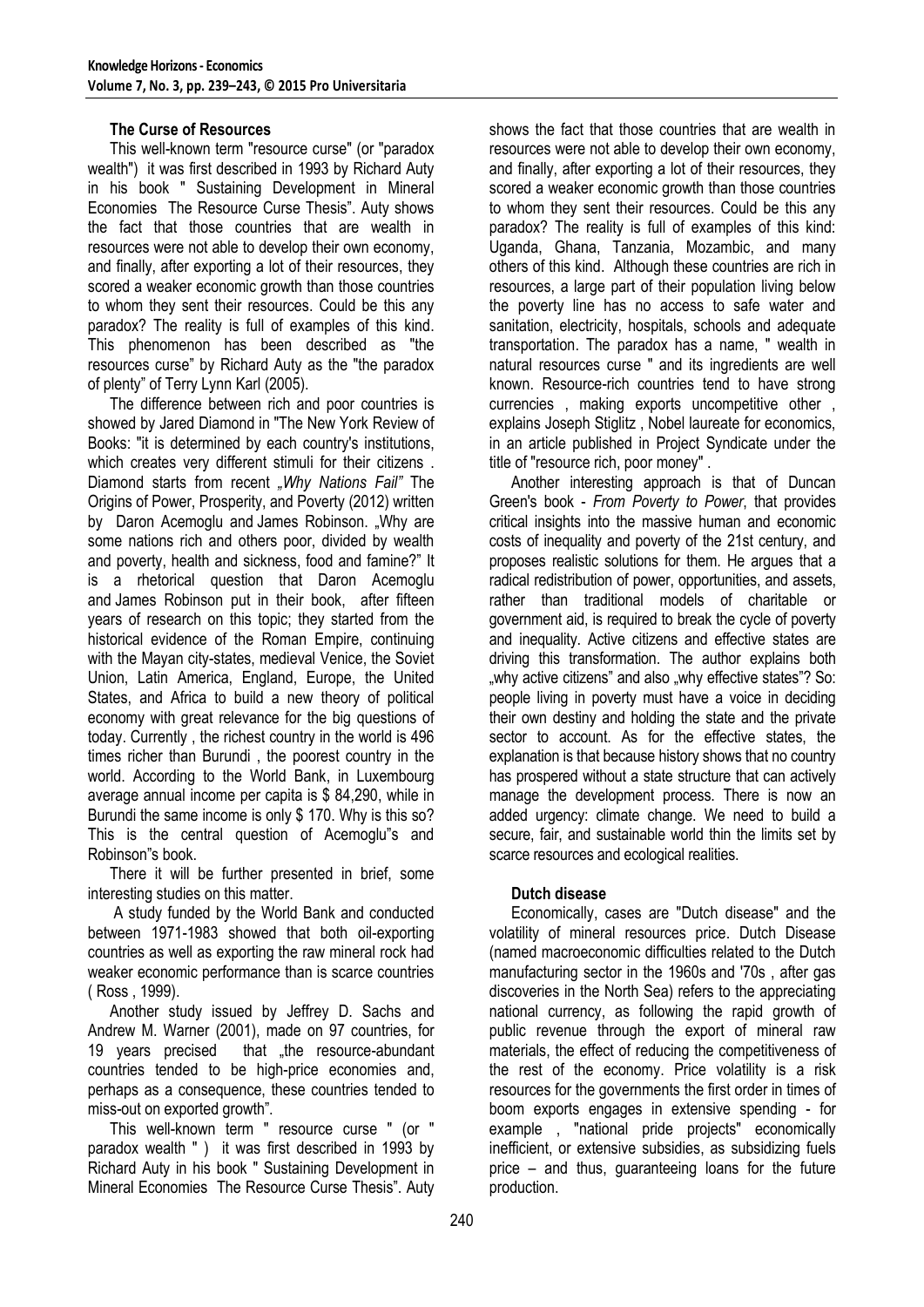But, this gloomy picture proves to be incomplete. Obviously, there are countries where exploitation of mineral resources is responsibly and efficiently managed. Norway, Canada, Australia, the US and Britain are, undoubtedly such cases. But not only powerful industrialized countries are on this list, but also some emerging Chile or Botswana. As shown by Daniel Kaufmann, according to international governance indicators World Bank (Worldwide Governance Indicators), some countries bo¬gate in mineral resources, but low income level (as Liberia or Sierra Leone) or the environment (as Ghana, Indonesia, Namibia or Columbia) have improved the "score" of governance in the past 10 years, while it fell for Azerbaidjan, Venezuela, Mauritania and Zimbabwe. Paul Collier (2007) noticed that the poor resources countries, comparing to the rich resources ones, they tend to have more developed infrastructure, medical services, and performing eduction, at comparable level with their income.

Bu the situation is totaly different for the so-called "banana republics".

#### **Banana republic**

A Banana Republic is a pejorative term for a small country that is politically unstable, dependent on limited agriculture (e.g., bananas), and ruled by a small, selfelected, wealthy, and corrupt clique. It is most commonly used for countries in Central America such as El Salvador, Belize, Nicaragua, Honduras, and Guatemala. Many countries in Latin America , such as the Dominican Republic, and Panama , respectively different temporal stages of their history as models of building a sketch of a banana republic . (Hitchens, Christopher/2009)

One of the functional characteristics of a classic banana republics , like those once funded by the CIA in Central and South America space, or the dictatorships of all colors, is the presence of a discrepancy between the extremes of life and concerns of CPU power and the rest of the country. As the existence of a foreign policy consistent with international standards, always looking for sources of credibility, but very far, if not without any internal connection with reality .

In principle, the natural riches should allow the collection of state taxes to fund education, health, development and providing jobs. In reality, taxes often take the path of corruption in civil pockets and the profit leaves the territory rich in resources.

Numerous studies done on the subject concluded that the economy of rich countries, but poor people hit by three factors are difficult to overcome. The problem with big contracts "nailed"

First. The rich resources of the country lead to the strengthening of their currencies, which strikes in the country's other exports - except raw materials - namely processed products.

Second. Extraction is performed with less labor and cost. Patronage has no interest in developing other sectors with qualified strength, expensive and large. As a result, unemployment grows.

The third. Price volatility generates instability, as banks are attracted when prices are high and are reserved when they fall.

Recent studies show that the curse of resources is a phenomenon dated wave of nationalizations set off of oil industry to the beginning of the 1970 Until then, the reservations, production and international trade with oil had been controlled by the "Seven sisters" - big oil companies of the world. The nationalization of the oil assets in almost everyone developing countries being quickly, it brought enormous revenue to the governments of those states. Oil demand was higher than the offer, and the newly established national oil companies were coordinated by OPEC, to get rising price. On the other part, the collapse of the mechanism of the fixed exchange rates (part of the Bretton Woods system) and the dezaggregating patterns of the controlled global trade. The Seven Sisters contributed to led to volatility of the prices, and in revenues implicitly.

The situation is graphically depicted by Michael Ross in his recent book, The Oil Curse (2012 ) : "The revolution of the energy markets of oil-rich governments made them bigger, richer and more powerful than they ever imagined. But their citizens, the results were often disastrous. Once owned by foreign corporations power passed into the hands of the governments, making it easier for the leeders repressing democratic opposition and resist to the pressions. Ethnic minorities in oilproducing regions have started armed struggle for a greater share of government revenues . Moreover, in many states, the tsunami incomes generated new jobs for men, but not for women. "The study is based on a quantitative analysis of observational data from all countries, basically 170 countries, from 1960 to 2006. The resource curse (Paradox of Plenty) refers to the paradox that countries and regions with an abundance of natural resources, specifically point-source nonrenewable resources like minerals and fuels, tend to have less economic growth and worse development outcomes than countries with fewer natural resources.

There are two categories of countries predisposed to resource curse : the authoritarian ones, the revenues from extractive industries offer a political regimes ample means to stay in power; and those with low incomes, which distortions macroeconomic resources dependency are the most devastating.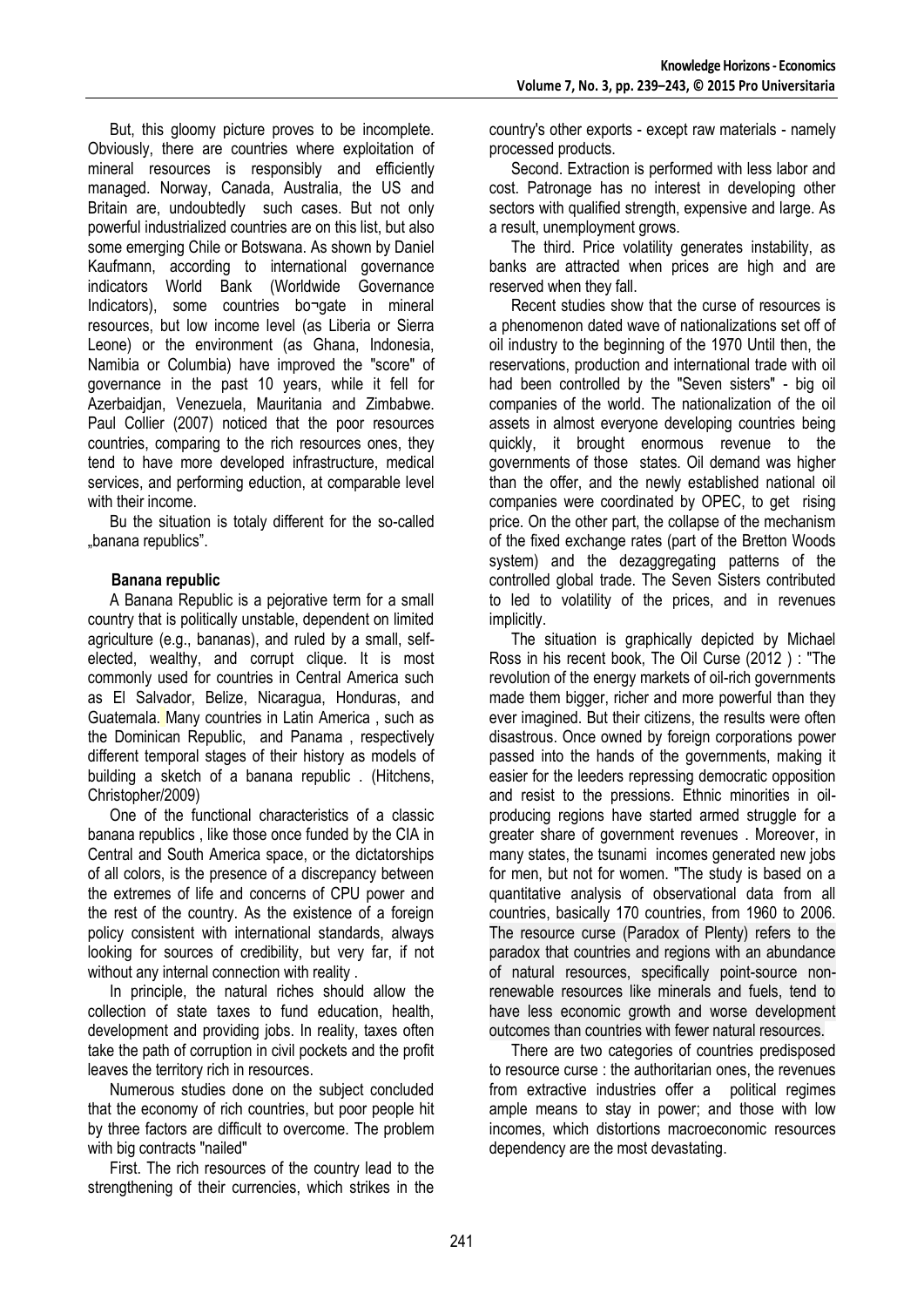#### **Great ability to contract**

Next will be given some of the problems of addiction a country's natural resources, problems are manifestations of "resource curse", namely: (a) decreasing economic performance, (b) the weakening gouvernement, increasing poverty and corruption levels, and (c) increase the probability of occurrence of a armed conflict.

At renegotiation, host countries can defend their other interests , such investor can curb the tendency to develop its own infrastructure purposes only (railway, road and marine). Employment contracts and renegotiate their are key moments when the host State has the opportunity to put its conditions , in favor of social protection, to encourage local small industries, the elimination of unemployment. If holders giant raw materials discovered in Uganda, Ghana, Tanzania and Mozambique will know how to be good managers of contracts, then these will be underground riches, for the population, a blessing. If not, will be a curse. Eventually, some profiteers will bless the administration or political environment, sometimes legitimately elected.

#### **Is Romania also in this resources course?**

What then are the prospects for Romania? Our country today is a marginal producer of oil. The development promising new sources of natural gas are the Black Sea offshore deposits of gas-bearing clays. But these directions have no potential to generate a massive and destabilizing public revenue.

Controlling resource management (private majority) and taxation in the gas perpetuates not such a "predatory elite" - although phenomenon of "smart guys" who parasitizing the energy industry is a form of rent extraction, but one derived. Then social violents conflict that Romania has experienced in the 1990s, but they did not have control of resources at stake. Finally, even if România has a great technical expertise and resource management, it is under a dense network of European and national regulations.

But while the mining industry has a century old, Romania has the democratic habit of consultations on the appropriateness of resource exploitation projects. Confidence intentions and the capacity of the public state to protect the interest is low, which radicalizes positions, when discussing costs and gains extractive projects. The protests and the public debate in recent months are just the beginning of a process of learning for the company with articulate points for their views and informing mechanisms, communication and representation.

Firing line, Romania is not seriously threatened by a resource curse, although the government's ability to take bad decisions should never underestimated. On the other hand, the prospect remote resources is

sustainable and involves an effort to regain public trust in the governing. It requires transparency and accountability, and creates a culture of informed negotiation and the common good.

### **Conclusions**

The dilemma of the exporting natural resources countries is how to return the incomes for the benefit of their population. The politics of their governments have to be for long term, taking into account the development of their countries for the future generations which could remain without resources. The existing mirage of obtaining not only money, but also places of labour for the present, it is very dangerous for the future. Also , due to volatile prices of resources , economic growth is unstable. Volatility is often exacerbated by international banks that rush to come and invest when prices are high and retract without hesitation in difficult times , all in compliance with the principle that bankers lend only to those who do not need their money. But the most obvious reason is that resource-rich countries do not pursue sustainable growth strategies . Governments do not realize that if you do not use the wealth resulting from the exploitation of resources for productive investment to diversify the economy impoverished country . Political dysfunctions exacerbates the problem given that conflicts over access to resources gains from corrupt and undemocratic governments favor the establishment.

The problem has solutions, as well documented as causes. These include a low exchange rate, creating a stabilization fund investing 'intelligent' resource revenue, including humans, prohibiting lending and transparency, as residents of the country to see who the money comes from and where they go .

These measures are necessary, but not sufficient, and resource-rich countries have to make some vital steps to become "blessed nation".

First, governments must ensure that citizens are those who profit most from the country's resources. There is an inevitable conflict of interest between companies, most often foreign, exploiting resources, and host countries. Premiums will pay as little as possible and maximizing the return to the past. Auctions transparent and well developed can generate more revenue than the understandings reached behind the scenes. Also, contracts should be more transparent and to ensure that if prices rise, gains not only flowing into the coffers of companies. Equally important is that money from natural resources to be used to stimulate development. Often in resource-rich countries infrastructure - roads, railways and ports - was built with the sole purpose of removing the country 's natural assets at the lowest possible price , with efforts that